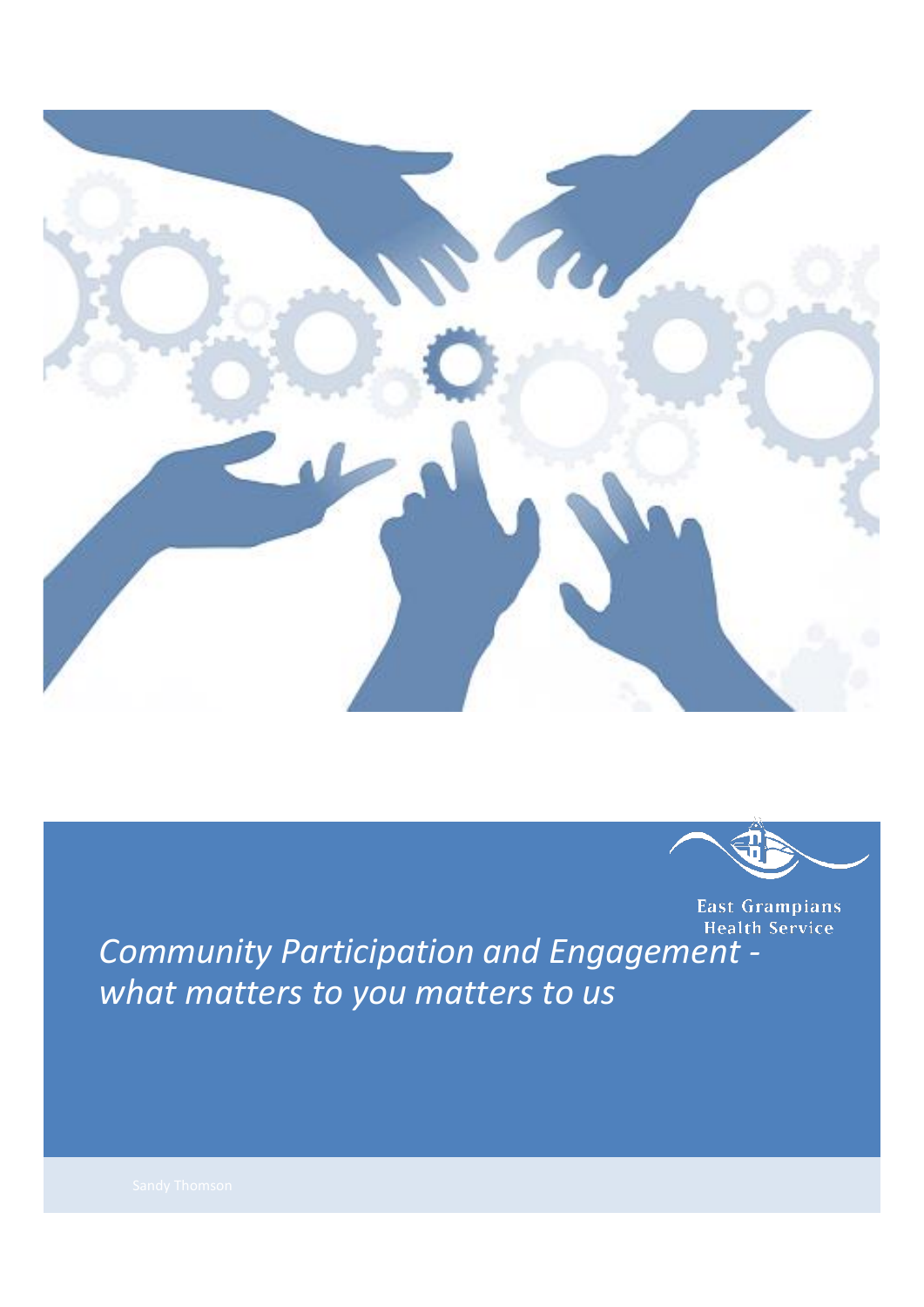# TABLE OF CONTENTS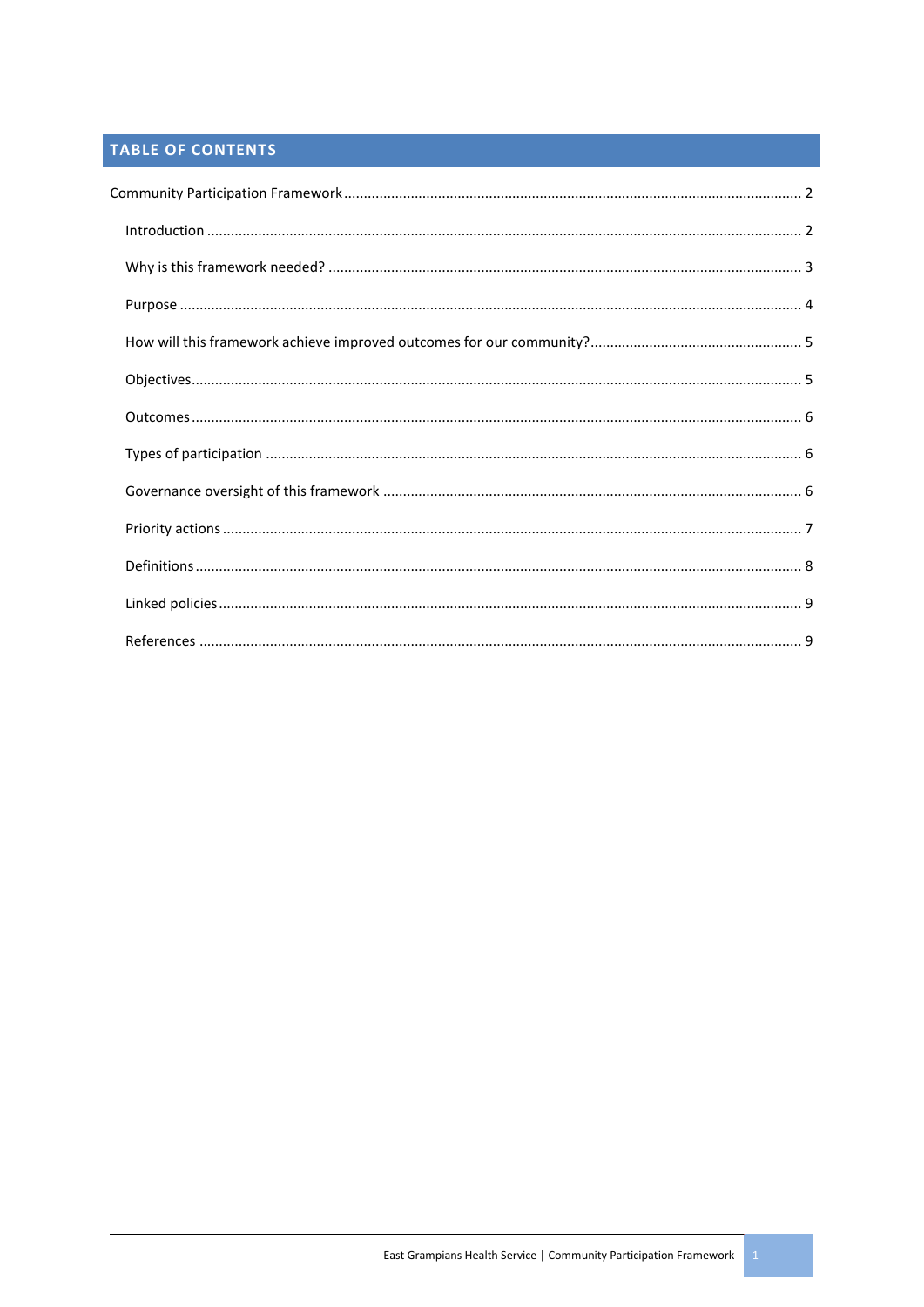### <span id="page-2-0"></span>**COMMUNITY PARTICIPATION FRAMEWORK**

### <span id="page-2-1"></span>INTRODUCTION

*EGHS wish to acknowledge the custodians of this land and their Elders past, present and future. EGHS acknowledges and respects their continuing culture and the contribution they make to the life of this city and this region*.

East Grampians Health Service (EGHS) recognises that community and consumer participation at the individual and organisation level contributes to improvement in health care quality outcomes. By supporting better informed and empowered community members including our patients assists us to better understand the effectiveness and quality of the health services we provide. We know and understand that safe quality health services result in better health outcomes for the community.

*How do we achieve this objective?* Participation in health at an individual and organisation level is an essential principle in health development, clinical governance and community capacity building. Participation isimportant because it is:

- Assists to improve health outcomes and the quality of health care at the individual and organisation level
- An important democratic right
- $\blacktriangleright$  A mechanism to ensure accountability and transparency

The EGHS Community Participation Framework does not exist in isolation and is part of the overall governance structure at EGHS. The EGHS Strategic Plan cites the following as important to community participation.

The Mission of EGHS is "to improve our community's health and quality of life through strong partnerships and by responding to changing needs".

This reinforces the importance of maintaining and improving health. As a result, being able to understand and manage the health needs of our community and responding effectively requires access to and availability of quality information whether this is in paper or electronic formats. How we verbally communicate with each other is also vitally important. Quality communication systems tailored to meet the needs of our community facilitates shared decision making and supports the rights of consumers to manage their health needs. *Our model of shared decision making and understanding what matters most for our patients is integral to this objective,*

Encouraging community participation also leads to more accessible and effective health services. Active involvement of the community at all levels of development, implementation and evaluation of health strategies and programs is integral to the success of participation strategies,

Success of community participation relies on leadership by the Board, Executive and staff, fostering organisational and culture change and capacity building within the community. Regardless of the services we provide together as partners we can make the patient journey better. *This is achieved through this Community Participation and our Clinical Governance Frameworks.*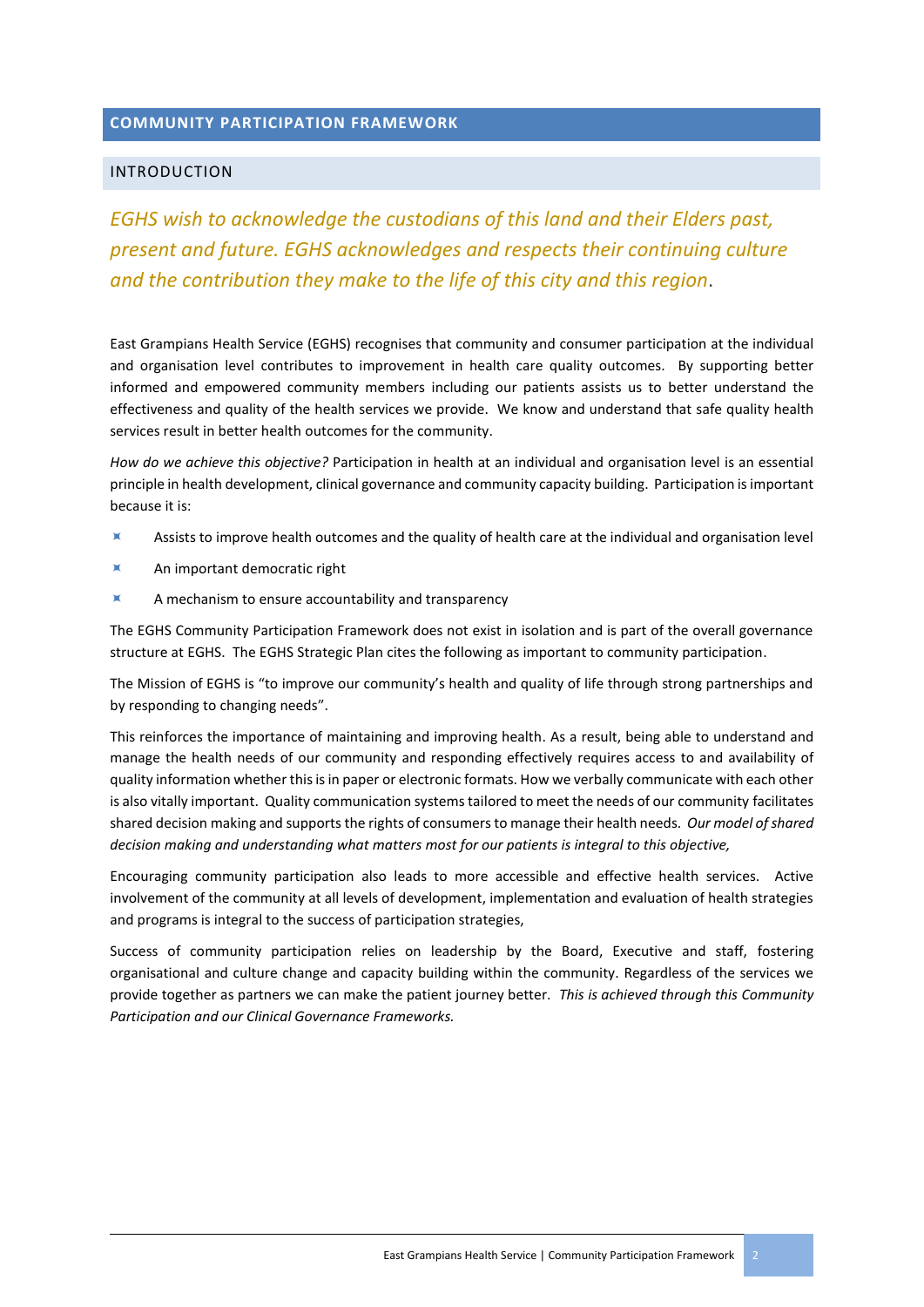#### Principles of Participation

| <b>Trust</b>                | Engagement works best where there is mutual agreement of the processes and<br>assessment of the issues under consideration as developed through productive<br>working relationships.                                  |
|-----------------------------|-----------------------------------------------------------------------------------------------------------------------------------------------------------------------------------------------------------------------|
| <b>Respect</b>              | All participants need to show consideration and value each other as equal<br>contributors to the engagement process.                                                                                                  |
| <b>Openness</b>             | Engagement must be built from the ground up and this can only be ensured if all<br>participants are open to considering the ideas of consumers, carers and the<br>community and are willing to accept change.         |
| <b>Equal Opportunity</b>    | At the earliest possible time, involve all those who will be affected by the<br>decisions, inform them of the decision-making process and ensure they have<br>access to the information and the means to participate. |
| <b>Advocacy and Support</b> | Engagement must be supported from the top and resourced so that participation<br>is meaningful for the consumer, carer and community member.                                                                          |
| <b>Responsiveness</b>       | The capacity to undertake engagement requires skilled organisations and<br>benefits from multiple strategies and resources.                                                                                           |
| <b>Shared Ownership</b>     | All involved share ownership of the process and decisions and are responsible for                                                                                                                                     |
| and Accountability          | monitoring and evaluating the impact and outcomes. How the responsibility is<br>distributed should be defined as part of the engagement plan.                                                                         |
| <b>Dissemination</b>        | The decisions made, and how consumers, carers or community member's<br>participation influenced those decisions, should be communicated to all those<br>involved and affected by the decisions.                       |
| <b>Evaluation</b>           | Lessons learnt from the participation process should be identified and<br>communicated as widely as possible.                                                                                                         |

### <span id="page-3-0"></span>WHY IS THIS FRAMEWORK NEEDED?

The EGHS Community Participation Framework has been developed within a context of changes in culture, society attitudes and expectation. EGHS is a rural health service that needs to be closely monitoring the challenges and the expectations of its consumers. This is on the basis that like many rural health services there are challenges in;

- Attracting and retaining clinical staff
- An ageing population which requires more options for service provision
- Ageing infrastructure

In contemporary health services consumer and community engagement is designed to be a positive experience for the consumer and the health service, each achieving their individual stated needs of the involvement. Society shift to be more questioning and less passive can be seen between consumers and the health care providers, medical staff and specialists and between peers. These interrelationships provide opportunity to evaluate risks,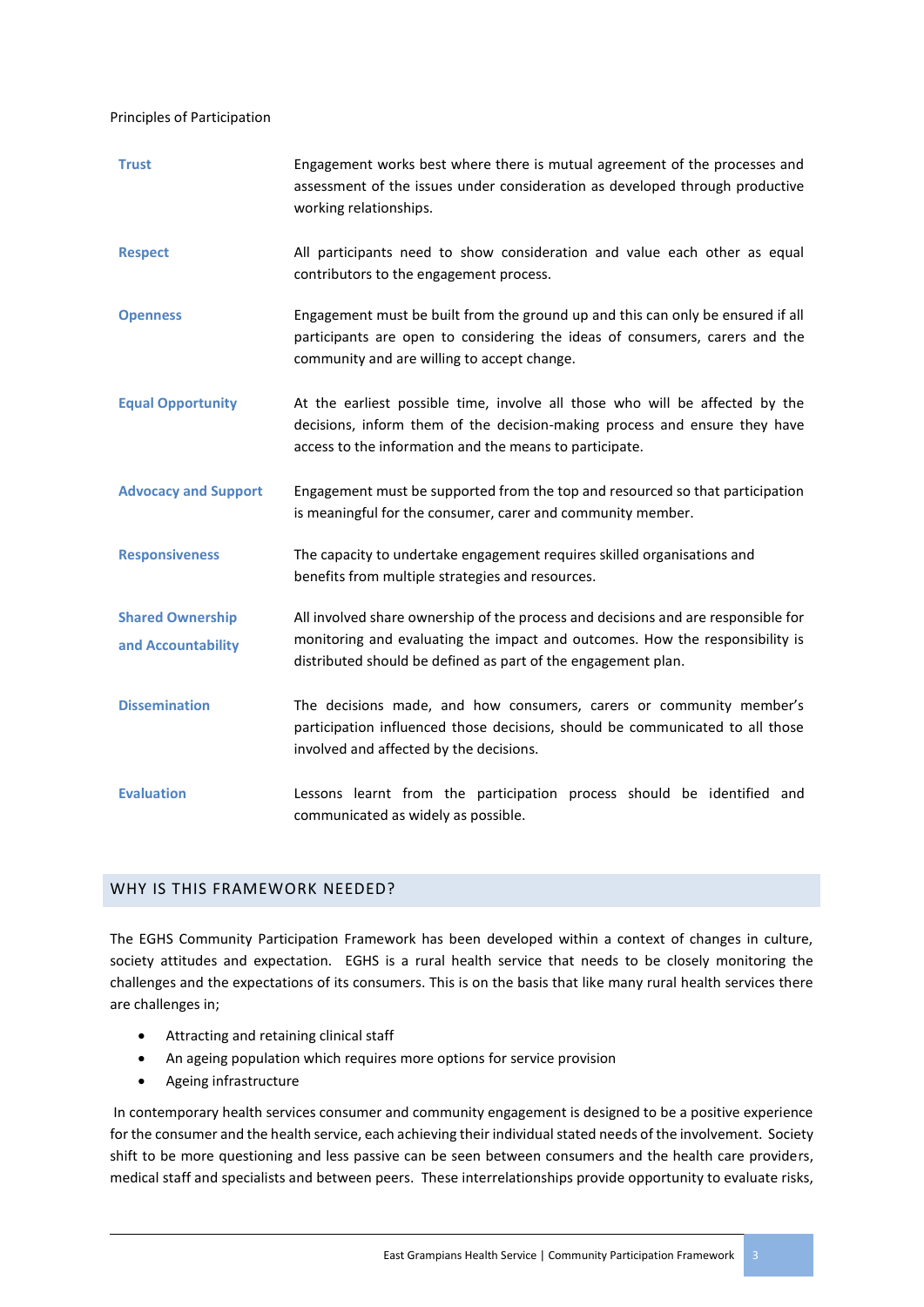outcomes and service delivery in a shared way. Greater transparency and accountability drive the need to be inclusive of all stakeholders in health delivery.

The EGHS Community Participation Framework also recognises the need to include strategies to engage all community members regardless of their cultural background social or economic status. This is on the basis that some groups may not fully engage with mainstream health services due to perceived barriers. We know these groups are present in our community who include, but are not limited to –

- Cultural and Linguistic Diversity community members
- Community members with a disability
- Aboriginal and Torres Strait Islander community members
- $\times$  Those suffering from mental health issues
- $\blacksquare$  Our young people
- **Those who are homelessness** 
	- $\times$  Those who experience social isolation
	- $\times$  Those suffering from dementia
	- $\mathbf x$  Our aged community members including their carers
	- $\blacksquare$  People with low levels of literacy
	- $\blacksquare$  Our Lesbian, Gav, Bisexual, Transgender and Intersex (LGBTI) community members

Not all service users reside within the Rural City of Ararat highlighting the need for EGHS to include diversity strategies even when the demographics may not indicate a need.

EGHS must be able to demonstrate its credentials of community participation in its service planning and health care to remain a valued health care provider in the East Grampians region.

At EGHS we commit to working in partnership, with Aboriginal and Torres Strait Islander people, and local organisations such as, Budja Budja Aboriginal Cooperative. In collaboration we aspire to deliver sustainable health outcomes by ensuring that Aboriginal and Torres Strait Islander peoples and their representative bodies are actively involved in the design and delivery of our health care services.

### <span id="page-4-0"></span>PURPOSE

This Community Participation Framework designed to -

- Create a more structured, coordinated and committed approach to community and consumer participation.
- **K** Build on existing initiatives and good practice to guide and support EGHS to develop systems and processes that ensure community and consumer participation becomes part of our safety and quality culture
- Ensure there is a long-term strategic focus that recognises the changing needs of our community.
- $\blacktriangleright$  Ensure there is a just culture that supports partnering, shared decision making and patient centred care for all members of our community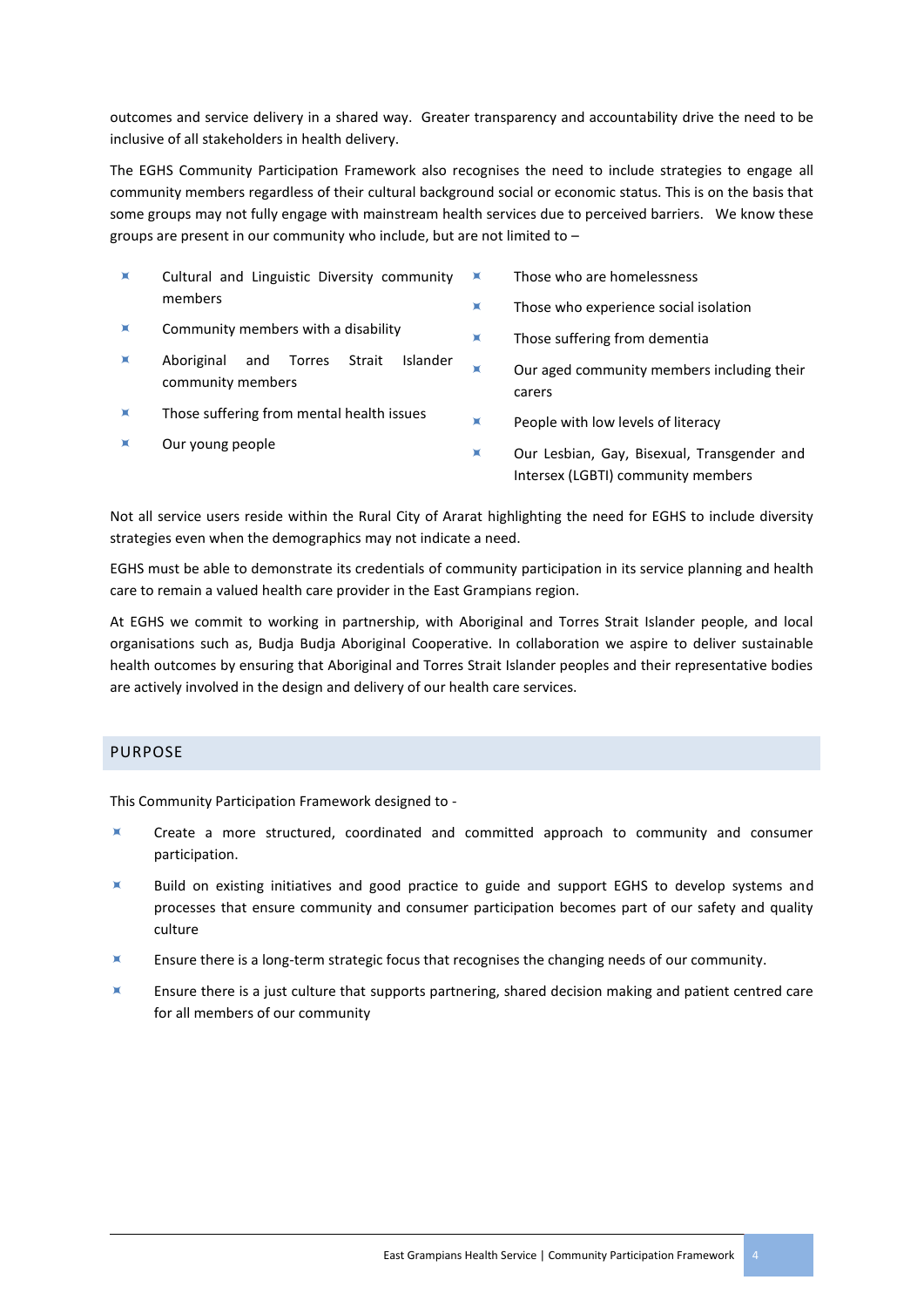### <span id="page-5-0"></span>HOW WILL THIS FRAMEWORK ACHIEVE IMPROVED OUTCOMES FOR OUR COMMUNITY?

Accountability for active community engagement is routinely assessed as part of our quality management systems. This includes;

- External assessment against the Australian Commission on Safety and Quality in Health Care National Standards
- As part of our contractual arrangements with the Department of Health and Human Services
- Legislation and other statutory requirements which includes but is not limited to;
	- Victorian Charter of Human Rights and Responsibilities
	- Multicultural Victoria Act
	- Australian Charter of Healthcare Rights Victoria
	- Disability Discrimination Act (1992)
	- Victorian Disability Act (2006)

Our most important measure however is the feedback we receive from our consumers and carers. This valuable information provides us with insight from the experiences of our patients and carers when our services are used.

As a learning organisation which prides itself on our safety and quality culture, we utilise results from assessments and feedback are to improve our services. Together we can make our services better.

### <span id="page-5-1"></span>OBJECTIVES

This framework has two key objectives one being to build the capacity and capability of our consumers to participate with us at either an individual level as a patient or at the organisational level where consumers can work with us to improve our services. The other is to build the capacity and capability of our staff to be partners with our patients and the community to improve care outcomes.

These objectives require us;

- 1. To take participation seriously
- 2. To share information to reduce barriers for accessing health care what matters to you matters to us
- 3. To improve communication between our community and the organisation by partnering with relevant stakeholders
- 4. To build the capacity of all our community and staff to improve participation.
- 5. To integrate participation into our clinical governance systems which include the quality, safety and risk management program.
- 6. To value lessons learnt including all feedback
- 7. To respect and understand the cultural and social differences of our community and to use this information to support engagement and service planning strategies

Our values of Integrity, Excellence, Community, Working Together, and Learning Culture provide the foundation to achieve these objectives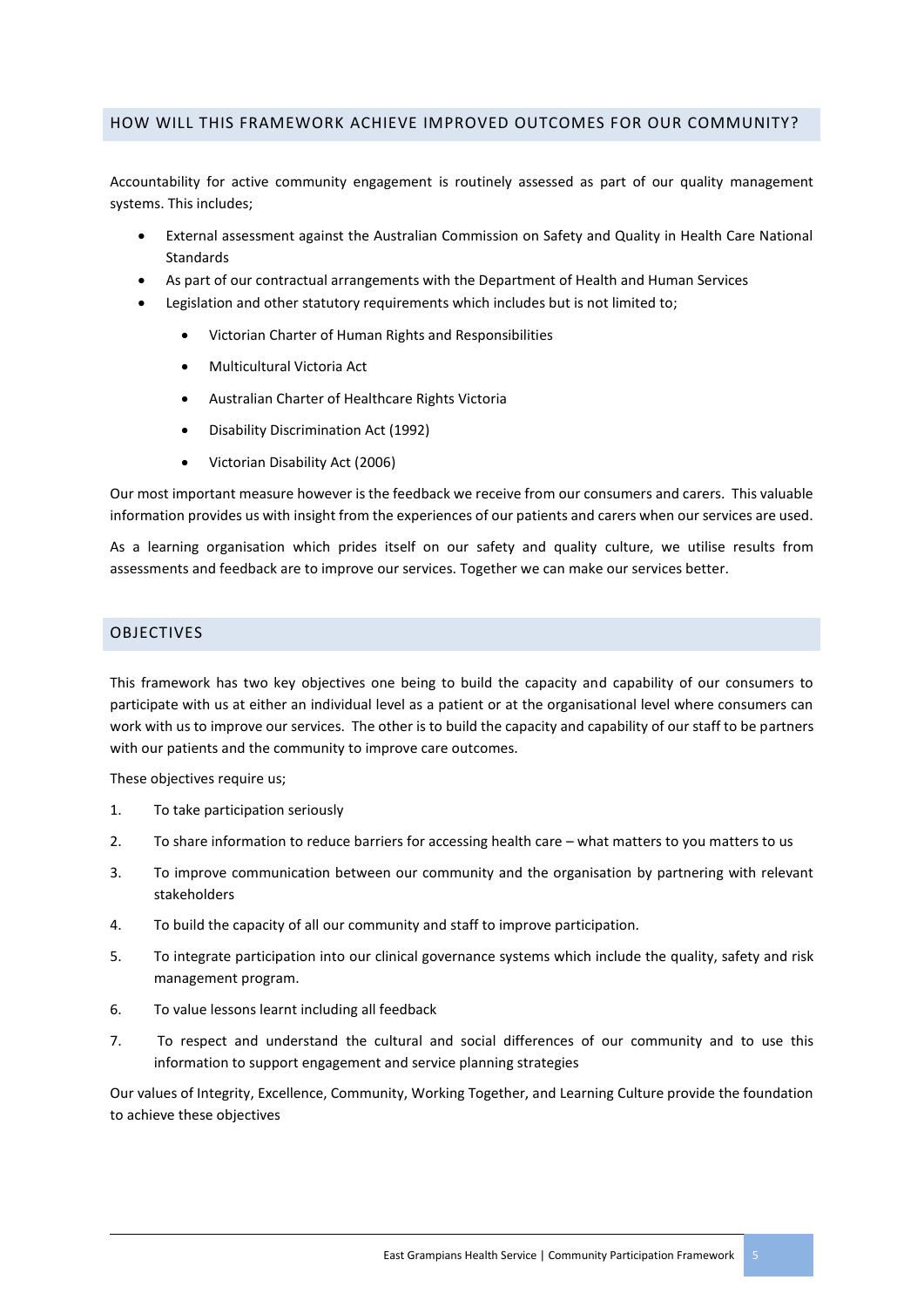### <span id="page-6-0"></span>OUTCOMES

The Board and Management of EGHS aim to achieve the following outcomes:

- Systems that enhance partnerships with our community and consumers Improvements are made to improve access, safety, quality for all members of the community
- Evidence of individuals' involvement in shared decision-making about their own healthcare. This includes understanding goals of care – what matters to you
- Established systems for integrated community participation strategies in policy development, health service planning and safety and quality improvement.
- $X$  Resource allocation to support community and consumer participation

| <b>Our Expectations</b>                                               | Indicators for success                                                                                                                                 |
|-----------------------------------------------------------------------|--------------------------------------------------------------------------------------------------------------------------------------------------------|
| Systems that enhance partnerships with our<br>community and consumers | Patient and carer satisfaction<br>The number of community members participating in<br>committees, focus groups<br>Continued sustainability of services |

### <span id="page-6-1"></span>TYPES OF PARTICIPATION

Participation can take many forms from being involved in the governance of EGHS as a committee member, participating in focus groups, being a volunteer, or just providing feedback. Being a member of a Committee or participating in focus groups to discuss a particular service issue is regarded as formal engagement providing real opportunities to shape the way services are delivered now and in the future. Information from surveys or just general feedback is also another form of participation which can inform improvement opportunities.

### <span id="page-6-2"></span>GOVERNANCE OVERSIGHT OF THIS FRAMEWORK

#### **The Board**

The EGHS Board is the highest level of governance for accountability for ensuring the sustainability and quality of care and services provided by EGHS. The Board delegates much of this responsibility to the Chief Executive Officer but relies on timely and quality information to inform on all aspects of service delivery.

#### **Chief Executive Officer**

Responsible to the Board for ensuring the delivery of safe quality services.

#### **The Director of Development and Improvement**

Will be responsible to the Chief Executive for overseeing the Partnering with Consumers Plan and for the reporting of effective community participation to the Clinical Governance and Community Consultative Committees. The Director of Development and Improvement is also required to provide information to the community through the annual "Quality Account" on our participation activities.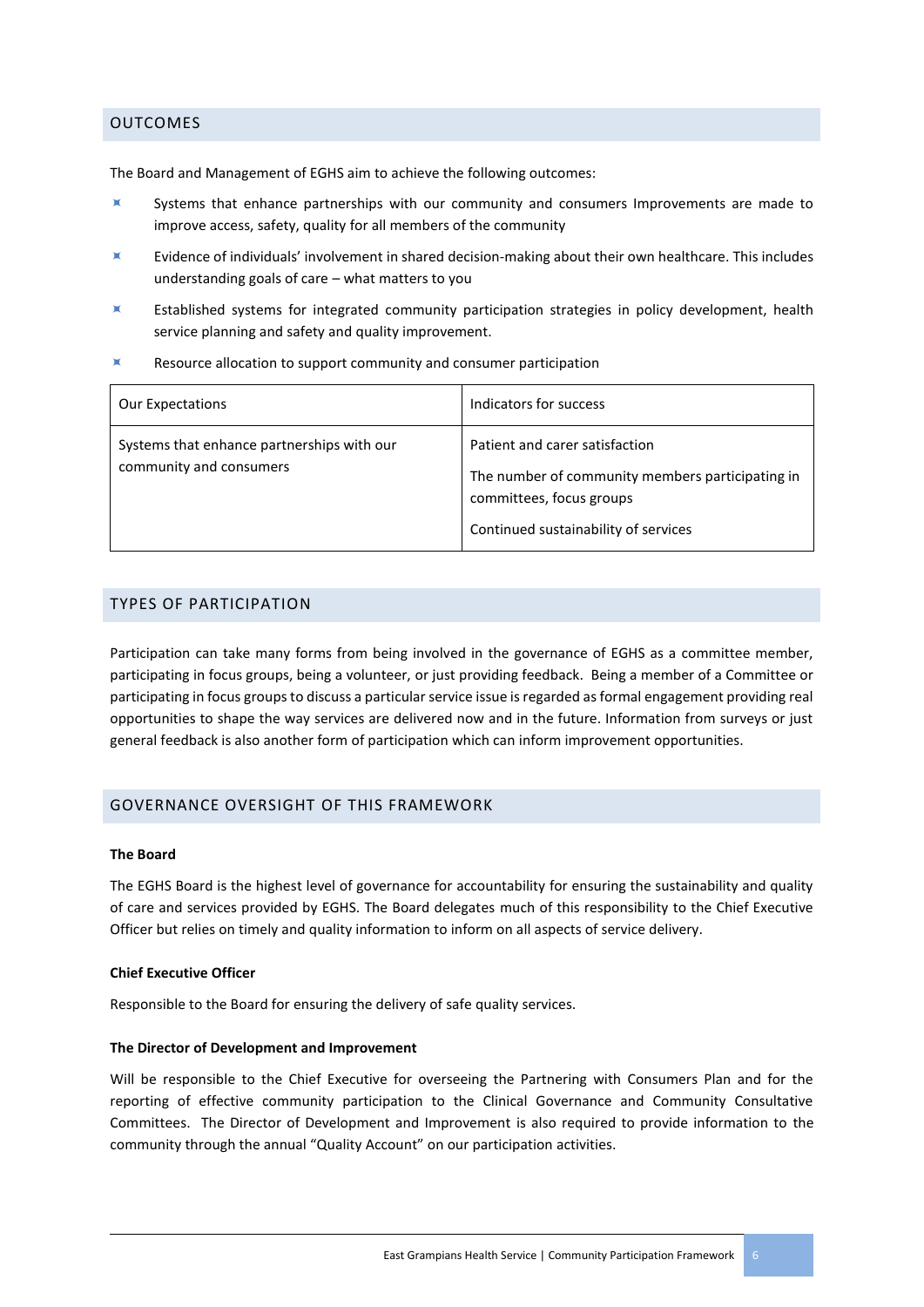#### **Managers**

Managers are responsible for community participation by ensuring:

- Staff partner with consumers in their care; all feedback is welcomed especially if this improves the safety and quality of care and service delivery.
- $\blacksquare$  Staff have access to training and support for consumer participation strategies.
- **K** Consumer feedback to improve services is promoted to stakeholders.
- $\times$  Participating community representatives are provided with education to support their engagement activities

#### **Staff**

Individual staff are responsible for community participation by:

- $\blacksquare$  Promoting consumer rights and responsibilities.
- **Communicating clearly and effectively when engaging with patients and or carers**
- $\blacktriangleright$  Listening and acting on decisions the patient and carer make about their care and treatment.
- **K** Ensuring all feedback is communicated to relevant Managers
- Attending education on Community Participation and related topics.

### <span id="page-7-0"></span>PRIORITY ACTIONS

At EGHS community participation occurs at three levels of health service activity – individual care level, program or department level and health service/ organisational level. The following priority areas will be the focus of this framework and which will be monitored by the Board of EGHS which has overarching accountability for the effective manage of the service.

| <b>Individual Care Level</b>                                                                                                                                                                             | Service level                                                                                                                                                                                                                                       | <b>Organisational level</b>                                                                                                                                                                               |
|----------------------------------------------------------------------------------------------------------------------------------------------------------------------------------------------------------|-----------------------------------------------------------------------------------------------------------------------------------------------------------------------------------------------------------------------------------------------------|-----------------------------------------------------------------------------------------------------------------------------------------------------------------------------------------------------------|
| Ensure all patients and carers are<br>partners in the planning and<br>delivery of their care; this includes<br>ensuring goals of care "what<br>matters to me" is established on<br>entry to the service. | Through use of focus groups and<br>or surveys review existing services<br>to establish if improvements are<br>needed.<br>For new services Involve<br>consumers, carers and community<br>members in the planning stage<br>and implementation phases. | Attract and retain consumers,<br>carers and community members<br>on governance committees<br>Provide the necessary governance<br>education to ensure community<br>members can effectively<br>participate. |
| Ensure our communication<br>systems respect the diversity of<br>our patients and carers and meet<br>their individual needs.                                                                              | At the service level ensure our<br>staff understand the<br>communication requirements<br>needed for the different services<br>and for the patients using these<br>services                                                                          | Involve consumer representatives<br>in reviews of communication<br>systems and feedback and take<br>action on any suggested<br>improvements.                                                              |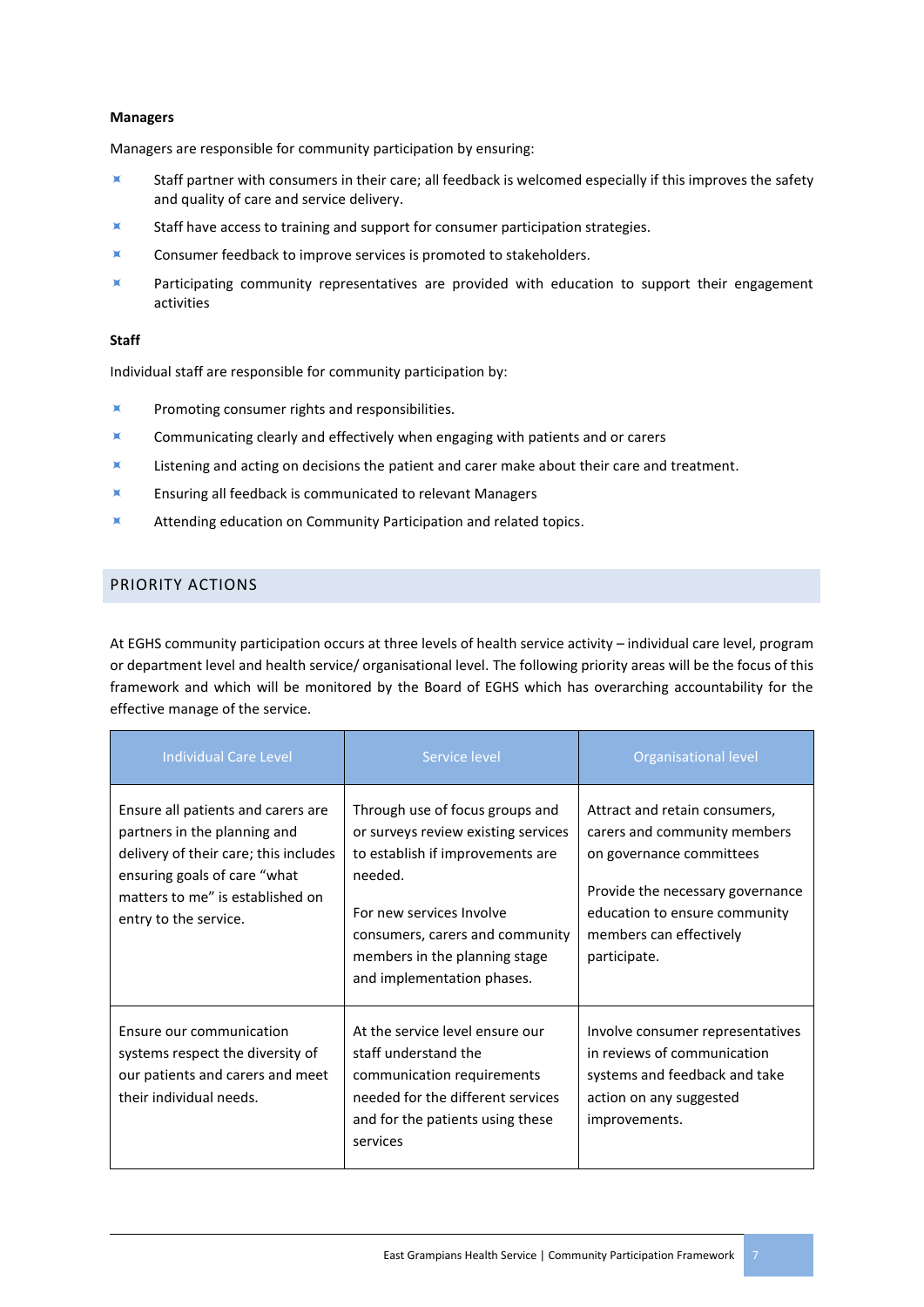| <b>Individual Care Level</b>                                                                                                                            | Service level                                                                                                                                         | Organisational level                                                                                                                  |
|---------------------------------------------------------------------------------------------------------------------------------------------------------|-------------------------------------------------------------------------------------------------------------------------------------------------------|---------------------------------------------------------------------------------------------------------------------------------------|
| Provide information in a format<br>that is easy to understand<br>Provide accessible and easy to use<br>feedback systems                                 | In consultation with consumers<br>ensure all internal information is<br>reviewed by consumers before<br>publishing                                    | Provide the overarching support<br>systems to enable all<br>communication systems to be<br>developed in partnership with<br>consumers |
| Support the principles of<br>comprehensive care which<br>involves goals of care and shared<br>decision making.                                          | Provide staff training on the<br>principles of comprehensive care<br>for their service models and the<br>associated tools required to<br>deliver care | Monitor the effectiveness of<br>comprehensive care systems and<br>take action to improve as required                                  |
| Support effective transitioning<br>between the community and<br>acute systems through ensuring<br>the quality and timeliness of<br>handover information | Understand the patient journey<br>and the communication<br>requirements for effective<br>transitioning between and with<br>ongoing care providers     | Monitor the effectiveness of<br>handover systems and take action<br>to improve as required                                            |

# <span id="page-8-0"></span>DEFINITIONS

| <b>Participation</b>       | Occurs when consumers, carers and community members are meaningfully<br>involved in decision making about health policy and planning, care and treatment,<br>and the wellbeing of themselves and the community. It is about having your say,<br>thinking about why you believe in your views, and listening to the views and ideas<br>of others. In working together, decisions are more transparent and meaningful to<br>us all.                                                                                              |
|----------------------------|--------------------------------------------------------------------------------------------------------------------------------------------------------------------------------------------------------------------------------------------------------------------------------------------------------------------------------------------------------------------------------------------------------------------------------------------------------------------------------------------------------------------------------|
| <b>Clinical Governance</b> | Clinical governance is the set of relationships and responsibilities established by a<br>health service organisation between its state or territory department of health<br>(for the public sector), governing body, executive, clinicians, patients, consumers<br>and other stakeholders to ensure good clinical outcomes. It ensures that the<br>community and health service organisations can be confident that systems are in<br>place to deliver safe and high-quality health care, and continuously improve<br>services |
| <b>Carers</b>              | Families and friends providing unpaid care to consumers.                                                                                                                                                                                                                                                                                                                                                                                                                                                                       |
| <b>Community</b>           | A group of people who have an interest in the development of an accessible,<br>effective and efficient health and aged care service that best meets their needs.<br>The term community may encompass consumers, carers, advocates and<br>representatives.                                                                                                                                                                                                                                                                      |
|                            |                                                                                                                                                                                                                                                                                                                                                                                                                                                                                                                                |
| <b>Consumer</b>            | Current or potential users of a health service. This includes children, women and<br>men, people living with a disability, people from diverse cultural and religious<br>experiences, socioeconomic status and social circumstances, sexual orientations<br>and health and illness conditions.                                                                                                                                                                                                                                 |